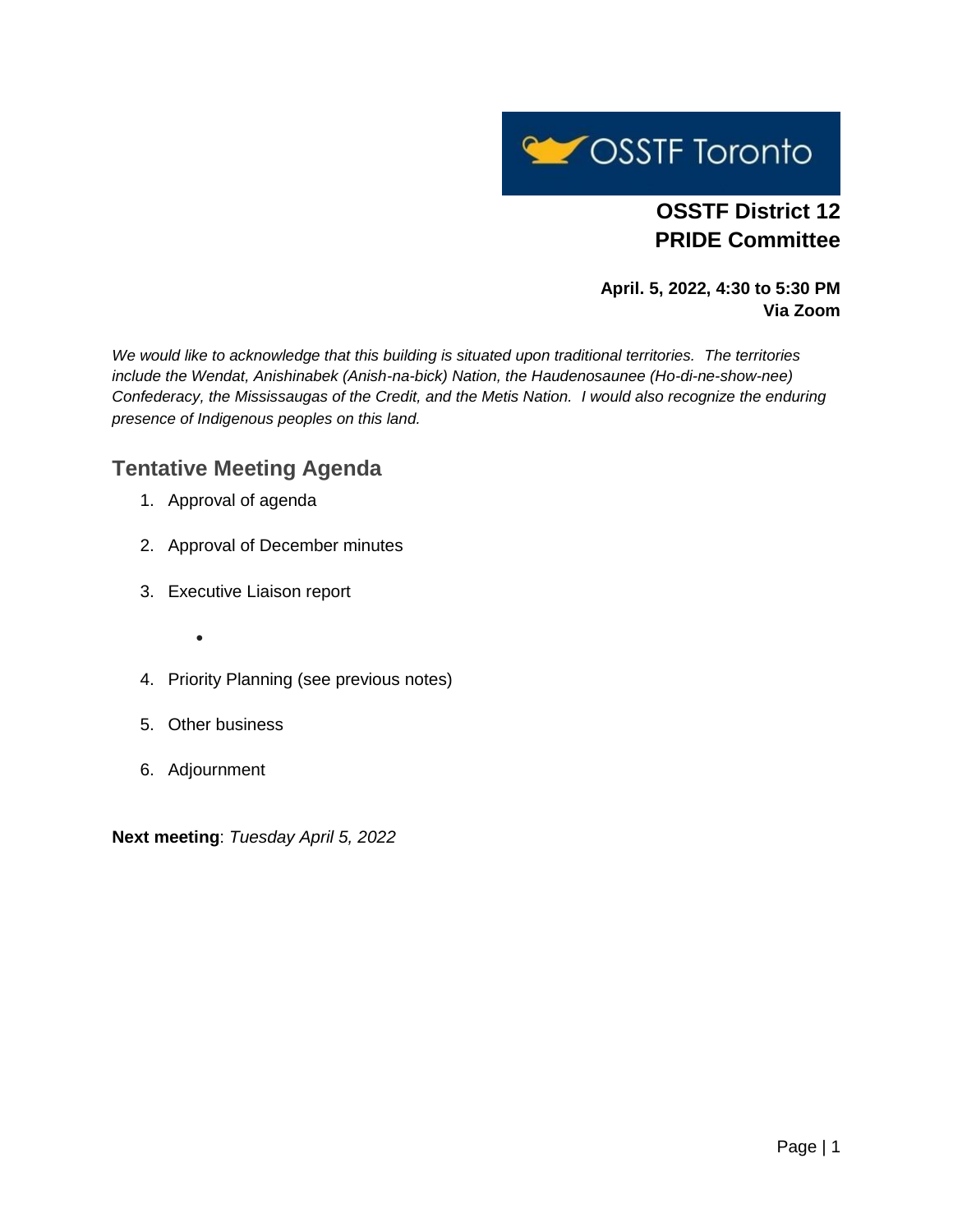**OSSTF District 12**



## **PRIDE Committee**

**Feb. 8, 2022, 4:30 to 5:30 PM Via Zoom**

## **Meeting Notes**

- 1. Agenda passed by consensus
- 1. Approval of December minutes passed by consensus
- 2. Executive Liaison reported on:
	- Pink Shirt Day February 23 and April 13
	- Dismantling Anti-Black Racism and Intersectional Oppression Officers Executive Manual approved
	- OSSTF/FESSO recognizes Black History Month 2022
	- Honouring justice activist [Faduma Mohamed](https://ofl.ca/2022-legacy-series-faduma-mohamed/) for her unwavering commitment to end anti-Black racism, Islamophobia, and racial inequity in all its forms.
	- [Event:](https://www.labourcommunityservices.ca/2022BHMevent) *Beyond Trending: Confronting Anti-Black Racism - Not an Occasional Act* (Thurs. Feb. 17th 6:30pm – 8:30pm)
	- Register to attend AMPA (Annual Meeting of the Provincial Assembly) as an **Observer**
	- Applications to Provincial Standing Committees due March 1
	- Central Bargaining survey open
- 3. Poster competition update
	- a. Process for vetting future Positive Space poster submission agreed upon (see below):

#### *For judging:*

- Have student involvement/voice. Important that the process involve young *ppl in consultation and decision making.*
- *Consider bringing to a GSA*
- *Have Queer people and Trans people involved.*
- *Consult with people of all of the communities that are referenced– if there is a reference to 2 spirit people, then consult with them about the representation in the poster.*
- *Not necessary to have open posting of received submissions*
- *Encourage members to bring to their GSAs for discussion before submission. Let us know if there is any concerns.*
- Look at them before they are posted for obvious concerns.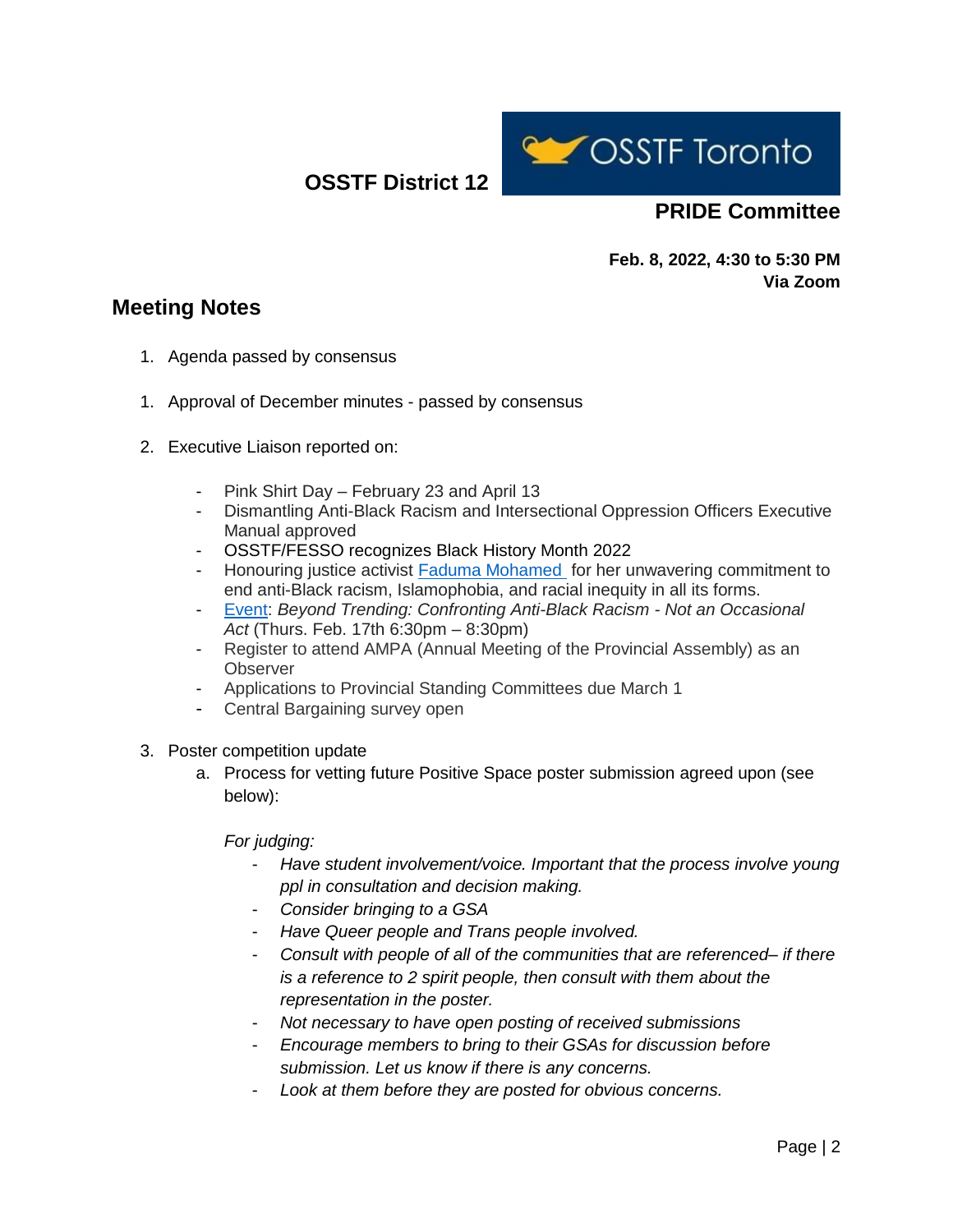- 4. Review of Priority Planning *(deferred)*
	- Social event to bring people together in the spring. Maybe at the beach or a park. Outdoors preferably so ppl feel safe (COVID concerns)
	- A book exchange/swap? Folks could bring a book to share/swap. Have a table of books for ppl to take or give. Might help to facilitate conversation
	- Also have jugs of lemonade, light snacks
	- Consider a good location
- **5.** Other business nil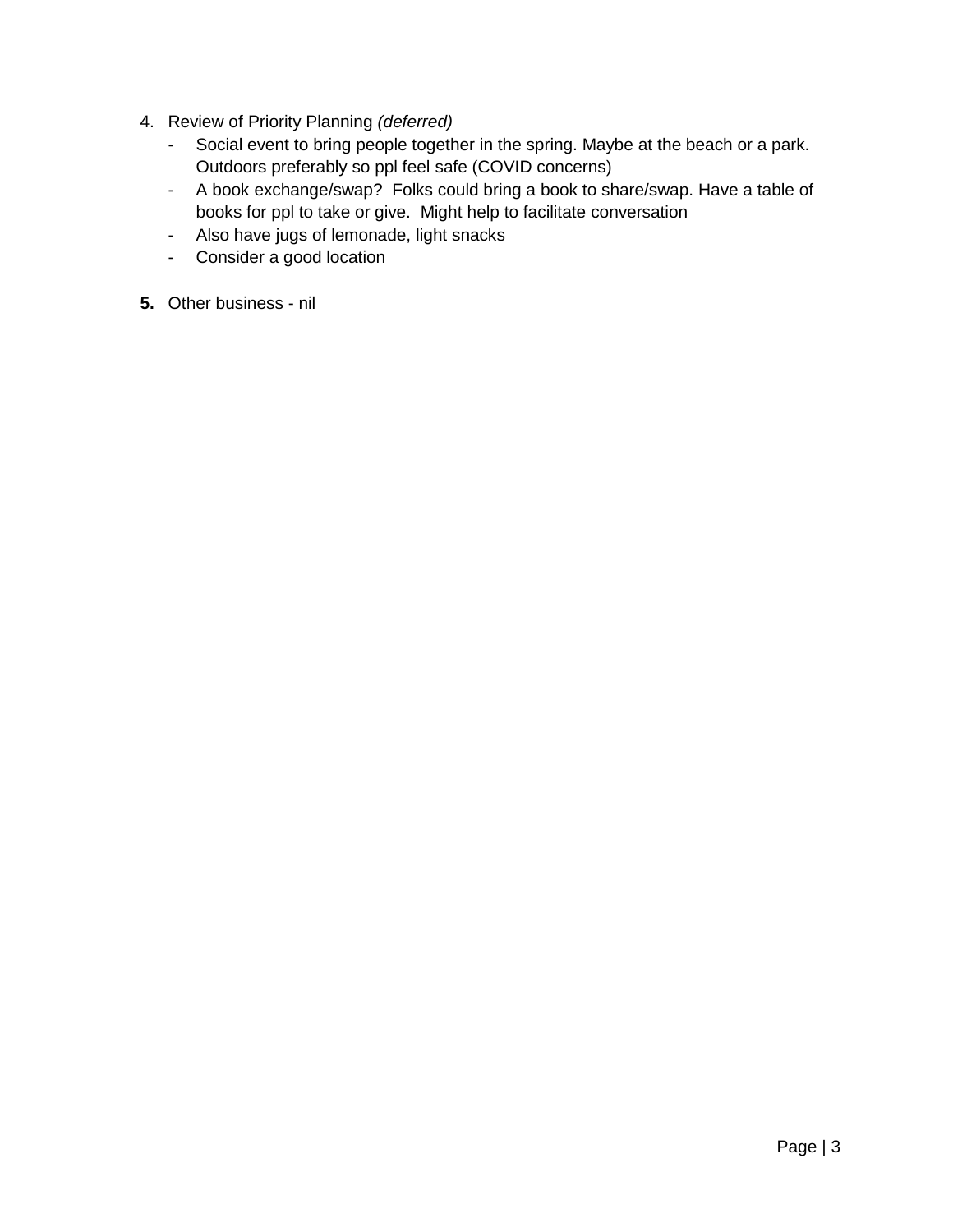

### February 4, 2022 D/BU #148/2021−2022 **Pink Shirt Day and Day of Pink**

To: Presidents and All Members

From: Cathy Renfrew, Associate General Secretary – Professional Services

#### **For Action**

In 2007, a Grade 9 student in Nova Scotia faced homophobic taunts and threats of violence for wearing a pink shirt to school. As a sign of support, David Shepard and Travis Price bought and wore pink shirts to school. Other students at the school joined their movement to show support that sent a message to the school community that homophobia and bullying would not be tolerated.

Once again, OSSTF/FEESO members will join together to wear their commitment to kindness on Wednesday, February 23, 2022, and on the International Day of Pink on Wednesday, April 13, 2022.

Due to the existing COVID-19 in-person restrictions, OSSTF/FEESO is not offering our inhouse pink shirts for sale this year. However, there are a variety of Canadian organizations selling pink t-shirts to recognize these two important days, including:

[Indigenous Pink Shirt](https://leadingedgepromo.ca/product-category/indigenous-pink-shirt/) #IndigenousPinkShirt

[The Pink T-Shirt Day Society](http://www.pinktshirtday.ca/buy-a-t-shirt.html)

District or Bargaining Unit purchases of these t-shirts are eligible to expense them under Provincial Account #2085 – Advancing Human Rights Special District Programs. Support the anti-bullying initiatives in 2022 by planning activities and learning opportunities using helpful OSSTF/FEESO-produced member resources including:

• [Still Not Laughing,](https://www.osstf.on.ca/SNL) a resource that challenges sexual and gender-based harassment in schools.

• [Shout Out Against Homophobia, Biphobia, Transphobia and Heterosexism](https://www.osstf.on.ca/en-CA/resource-centre/educators-resources/shout-out-against-homophobia-biphobia-transphobia-and-heterosexism.aspx)

Additional resources can be accessed at [OSSTF/FEESO Resource Centre,](https://www.osstf.on.ca/resource-centre) the [Pink Shirt](http://www.pinktshirtday.ca/buy-a-t-shirt.html)  [Day](http://www.pinktshirtday.ca/buy-a-t-shirt.html) website and on the [Day of Pink](https://www.dayofpink.org/) website.

If you have any questions concerning this D/BU, please contact Tracey Germa, Executive Assistant (Tracey.Germa@osstf.ca).

JS/yc cope 343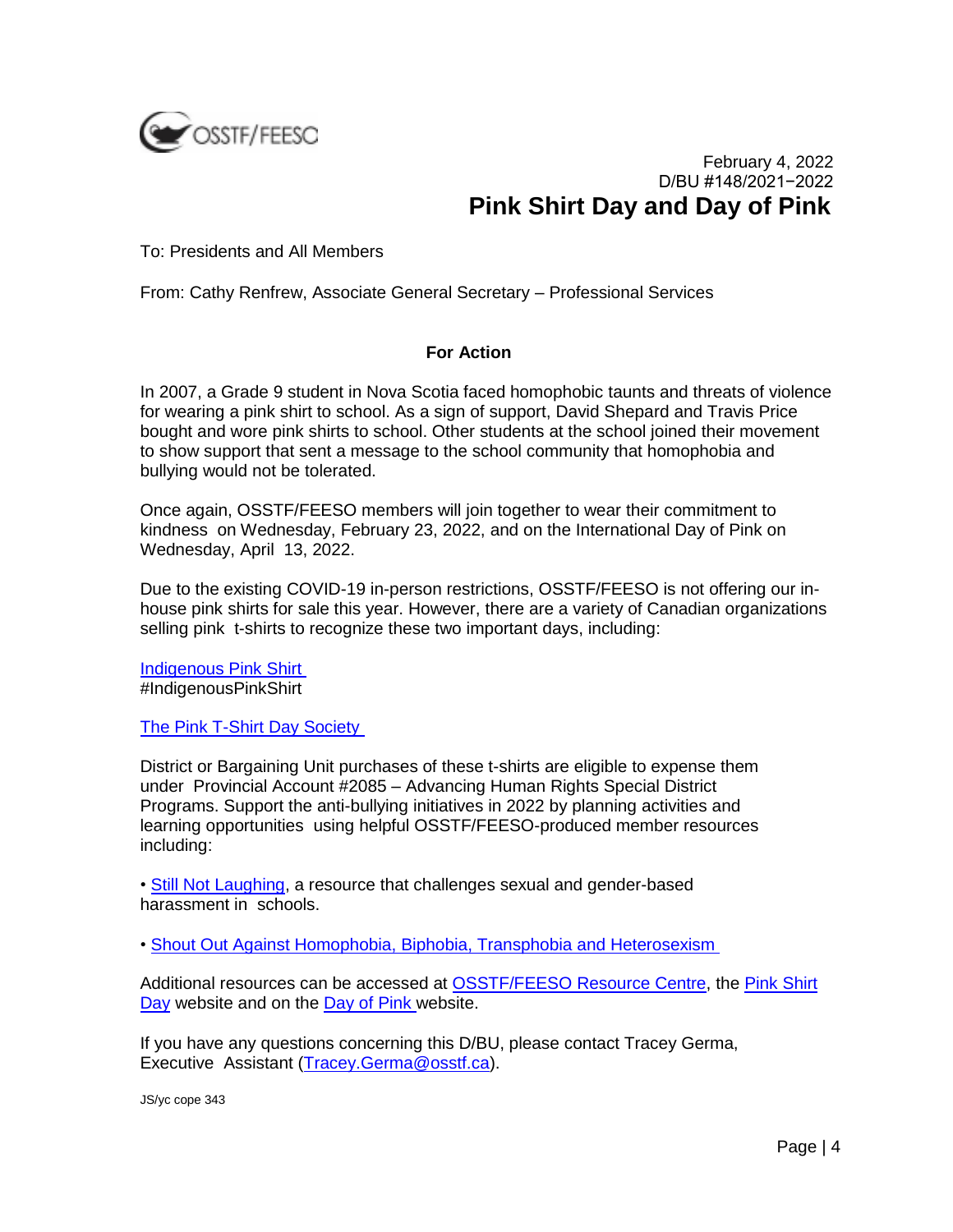#### **Dismantling Anti-Black Racism and Intersectional Oppression Officers Executive Manual**

Good news! The Executive Manual was carried at the January 25<sup>th</sup> District Executive Committee meeting. Bargaining Units are beginning their process for the appointment/election of these Executive Officers. If you have questions or are interested, please connect with your Bargaining Unit Executive.

#### **OSSTF/FESSO recognizes Black History Month**

February is Black History Month in Canada and represents an important opportunity for OSSTF/FESSO leadership and individual Members to reflect on how we can continue to challenge and dismantle anti-Black racism in our schools, workplaces, and communities.

The national theme for Black History Month 2022 is "February and Forever: Celebrating Black [History today and every day,](https://www.canada.ca/en/canadian-heritage/campaigns/black-history-month.html)" a reminder of the need to honour Black History year-round, with this month serving as an important way to start a larger conversation and celebration of the many achievements and contributions of Black Canadians.

Black History Month is also an important time to acknowledge the different experiences of Black Canadians and learn more about those unique journeys and the impacts that Black Canadians have had on our society, ourselves, and our histories.

From reflection and acknowledgment, we must also move towards action. This year, OSSTF/FEESO will be engaged in several actions. We will be sharing important resources and information from our Federation and community organizations across our channels and social platforms throughout the month. We will also support the national labour movement's Black History Month actions.

The Canadian Labour of Congress' (CLC) theme is "Supporting Black workers and communities beyond Black history month, toward building an anti-racist labour movement and a more just and equitable society." The accompanying slogan will be: "Beyond Black History Month." The **CLC will also be sharing key resources all month long** and **hosting an online text rally on February 23, 2022 at 1:00 pm** ET where labour movement members will be texting Canadians across the country and urging them to combat systemic anti-Black racism and send a letter to their MPs. There will be simultaneous interpretation available. **OSSTF/FEESO Members can register for the event [here.](https://us02web.zoom.us/meeting/register/tZIsfuGsqDgvHdFQWhyPqgpGPfg7A0wtI40T)**

#### **[Mobilizing for an End to Structural Anti-Black Racism across Ontario](https://ofl.ca/2022-legacy-series-faduma-mohamed/)**

The Coalition of Black Trade Unionists Canada (CBTU) and the Ontario Federation of Labour (OFL) are celebrating African Liberation and Black History Month by launching their fourth annual Legacies of Labour and Community Activism poster series.

Generations of justice activists like **[Faduma Mohamed](https://ofl.ca/wp-content/uploads/2022-OFL-Legacies-Series-Poster_8.5x11.pdf) are recognized for their unwavering** commitment to end anti-Black racism, Islamophobia, and racial inequity in all its forms. Please [visit here](https://ofl.ca/2022-legacy-series-faduma-mohamed/) for more information.

You can find [anti-racism resource list here.](https://ofl.ca/anti-racism-resource-list/)

#### **Beyond Trending: Confronting Anti-Black Racism - Not an Occasional Act**

Thurs. Feb. 17th 6:30pm – 8:30pm (*see poster on last page*)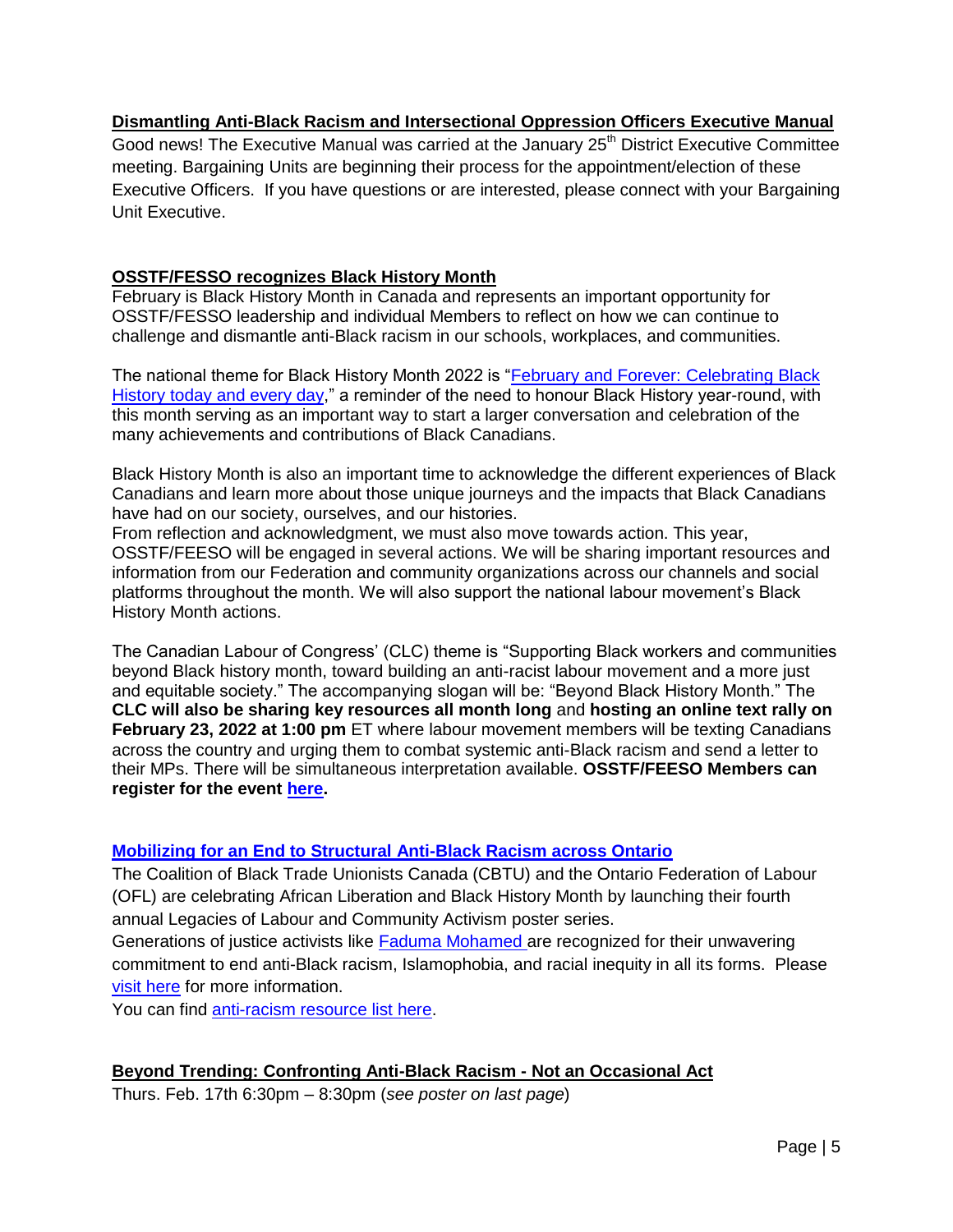In celebration of Black History Month, join an engaging discussion on confronting anti-Black racism beyond occasional acts and trends. Hearing from Black leaders within the labour movement and our communities, you will have an opportunity to participate in the discussion and learn about how we can all continue to be effective activists. Presented by Labour Community Services (Toronto York Region Labour Council) in collaboration with Toronto Community Benefits Network. To attend, RSVP [www.labourcommunityservices.ca2022BHMevent.](http://www.labourcommunityservices.ca2022bhmevent/)

#### **Attending AMPA (Annual Meeting of the Provincial Assembly) as an Observer**

The 2022 Annual Meeting of the Provincial Assembly (AMPA) is scheduled for Saturday, March 12 to Monday, March 14, 2022. The meeting will be held using a virtual platform. As per OSSTF/FEESO Bylaw 11.1.1.1 "Any Member of OSSTF/FEESO may attend a meeting of the Provincial Assembly." Any Member not attending Remote AMPA as a Delegate or Alternate, but who is interested in attending as an observer, must pre-register by forwarding their request to the AMPA Coordinator at [ampa@osstf.ca.](mailto:ampa@osstf.ca) **This request must be received by February 9, 2022**.

Please include the following in your request for observer credentials:

- Full name
- Membership number
- **•** District
- **•** Bargaining Unit
- Fmail address

Once credentials have been approved, Members can expect to receive two emails:

- 1. A confirmation email of their approved request
- 2. A second email detailing information for accessing Remote AMPA at least 24 hours before the meeting.

Please note, only those pre-registered as an observer will have access to the virtual meeting and will be required to enter the provided email address to gain entry into the virtual meeting.

#### **Applications to Provincial Standing Committees**

A reminder that the [application for Provincial Standing Committees and Councils for 2022-](https://osstftoronto.ca/wp-content/uploads/2022/01/126-Application-to-Provincial-Standing-Committees-Councils.pdf) [2023](https://osstftoronto.ca/wp-content/uploads/2022/01/126-Application-to-Provincial-Standing-Committees-Councils.pdf) is now available on the OSSTF/FEESO website. **Applications are due March 1.**  The below is a list of Provincial Standing Committees and Councils with vacancies:

- **Benevolent Council (New District to be appointed)**
- **Human Rights Committee**
- Comité des services en langue française
- Parliamentary and Constitution Council
- Communications and Political Action Committee
- Protective Services Committee Educational Services Committee
- Status of Women Committee
- Finance Committee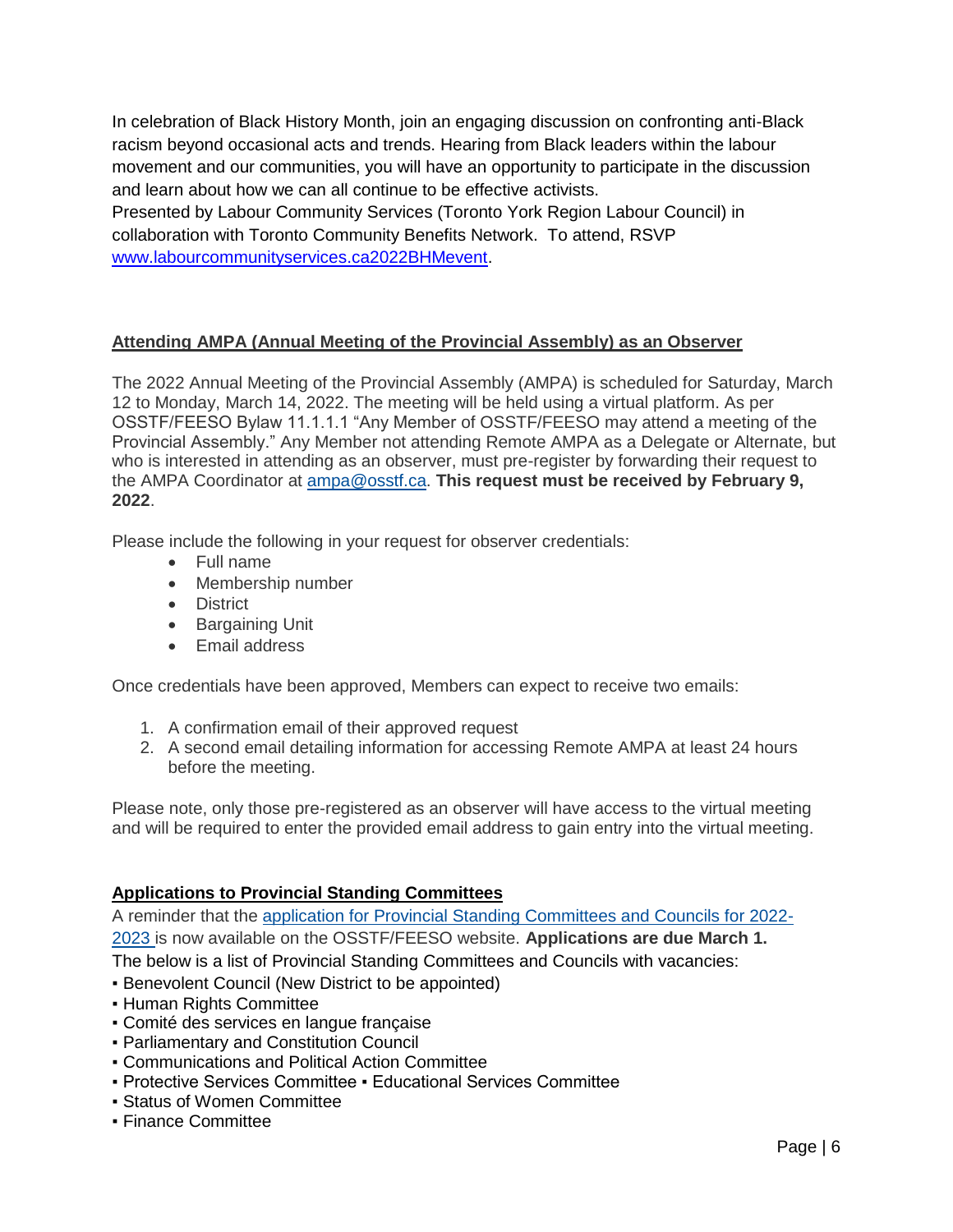#### **.** Health and Safety/Workplace Safety and Insurance Act Committee

Currently, applications require the recommendation of a Provincial Councillor. I suggest asking them in advance to ensure the best recommendation possible. If you have questions about the application process or a recommendation, please get in touch with Danica.